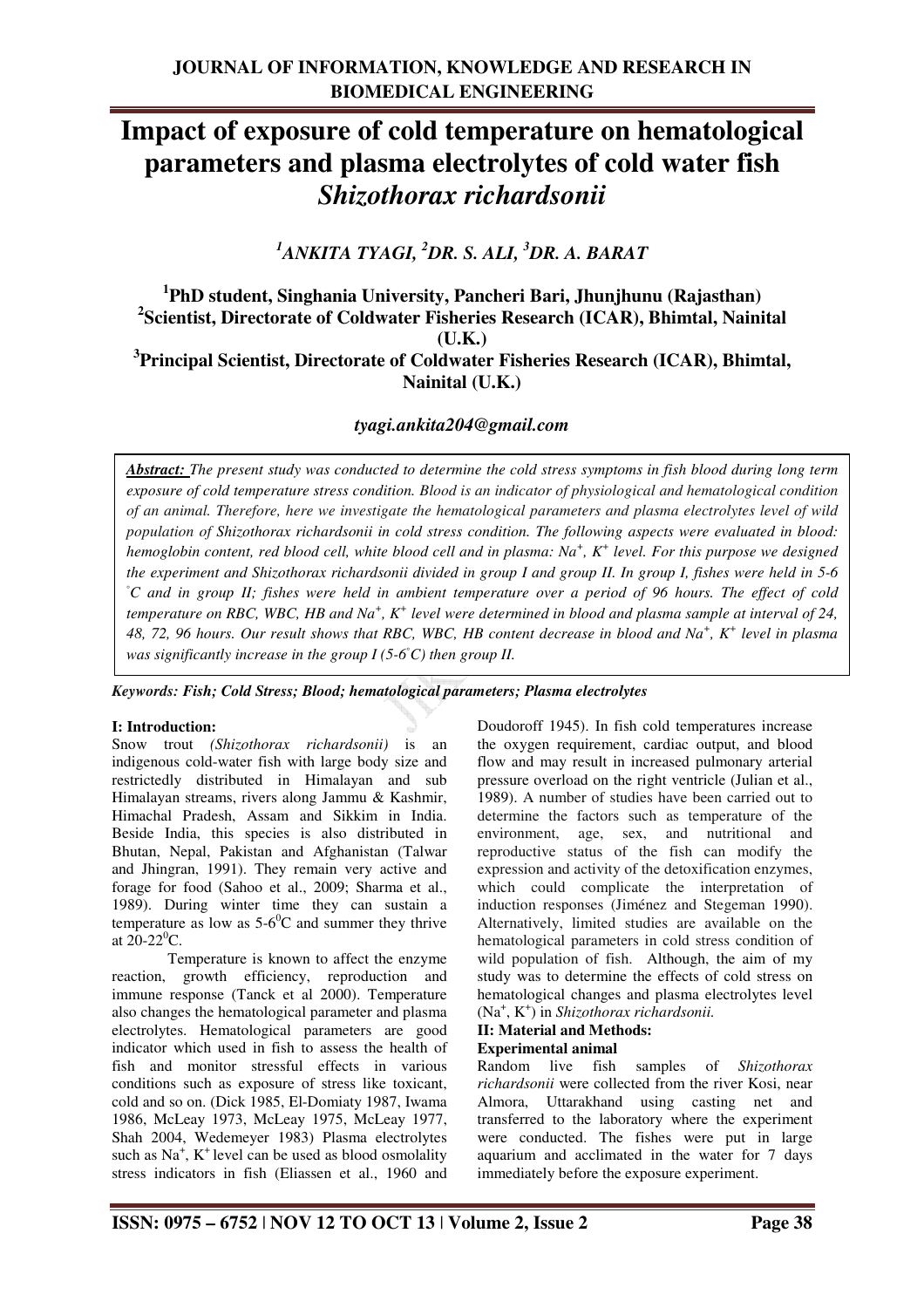## **JOURNAL OF INFORMATION, KNOWLEDGE AND RESEARCH IN BIOMEDICAL ENGINEERING**

### **Experiment design**

*Shizothorax richardsonii* average body length and weight at the beginning of the experiment were 15.5 (14-16cm) and 31.5 (28-35 gm) respectively. The fish were equally distributed in two glass aquarium each filled with 20 liter water. The tanks were aerated with continuous aerator. One aquarium was maintained at approximately 5-6◦ C by adding ice flask and other at ambient water temperature.

### **Sample collection and preparation**

At the end of experiment no changes observed in length and weight of fish. After 24, 48, 72, 96 hours exposure period sampling of blood were carried out. Blood samples collected using heparin zed syringe, half part of blood store in 4◦C for hematologic study and half part of blood centrifuge at 5000 rpm for 10 min at 4◦C. Plasma was frozen at 20◦C until used for plasma electrolytes study.

#### **Analytical techniques :**

#### **Determination of red blood cell**

Total red blood cell (RBC) was counted immediately after blood collection in improved Neubaur haemocytometer (Shah and Altindag 2004a). Mix the blood thoroughly then taken in red pipette and diluted 1:200 with Hayem's fluid (Mishra et al., 1977One drop of blood was loaded in haemocytometer chamber. RBC was counted and reported as  $10^6$ mm<sup>3</sup> (Wintrobe 1934).

#### **Determination of white blood cell**

Total white blood cell (WBC) was counted immediately after blood collection in improved Neubaur haemocytometer (Shah and Altindag 2005; Mgbenka *et al.,* 2003*).* Mix the blood thoroughly then taken in white pipette and diluted 1: 20 with Turk's diluting solution and loaded in 4 large corner squares of the haematocytometer. WBC was counted under the microscope at 640 X and reported as  $10^6$  $mm<sup>3</sup>$  (Wintrobe 1967).

### **Determination of Hemoglobin**

For estimation of HB, routine Sahil's method was employed, by adding 20 µl of blood to 5 ml of Drabkin's solution using spectrophotometer at a wavelength 540 nm (Blaxhall & Diasley 1973).

#### **Determination of sodium and Potassium level**

Sodium and Potassium in the plasma were determined directly using a colorimetric detection kit (Coral Clinical Systems) at 530 nm and 630 nm respectively after 5 minutes incubation at room temperature.

#### **Statistical Analysis:**

Values of cold stress group were compared statistically with control group using Paired student t test. Significance was established at P<0.05 using SPSS software.

#### **III: Result:**

### **Total Red blood cell count**

The Red blood cell (RBC) count of controls showed a mean value  $2.31, 10^6/\text{mm}^3$ . The fish exposed to cold temperature showed as mean value of RBC 1.88, 1.86, 1.81, 1.79,  $10^6/\text{mm}^3$  at 24, 48, 72, 96 hours respectively. The exposure of cold temperature was found to be decrease number of RBC. The exposed of cold temperature at 24, 48, 72, 96 hours decrease RBC level showed in fig 1. The values showed a significantly decrease when compared to the control  $(P < 0.05)$ .

#### **Total White blood cell**

 The White blood cell (WBC) count WBC cell revealed that the blood of control fish showed a mean value 1.55,  $10^6/\text{mm}^3$ . The fish exposed to cold temperature showed the mean of WBC 1.50, 1.45, 1.42, 1.40,  $10^6$ /mm at 24, 48, 72, 96 hours respectively. Fig 2. The values mentioned showed a significantly decrease when compared to the control.  $(P < 0.05)$ 

#### **Estimation of Hemoglobin content**

 The control fish showed value of 10.56 gram% for hemoglobin. Fishes were exposed to cold temperature showed the mean value of hemoglobin 9.38, 9.34, 9.31, 9.29, gram % at 24, 48, 72, 96 hours. Fig 3.The value for temperature showed a significantly decrease when compare to control  $(P < 0.05)$ .



Fig 1. Blood RBC count at cold temperature in *S. richardsonii*.



Fig. 2 Blood WBC count at cold temperature in *S. richardsonii*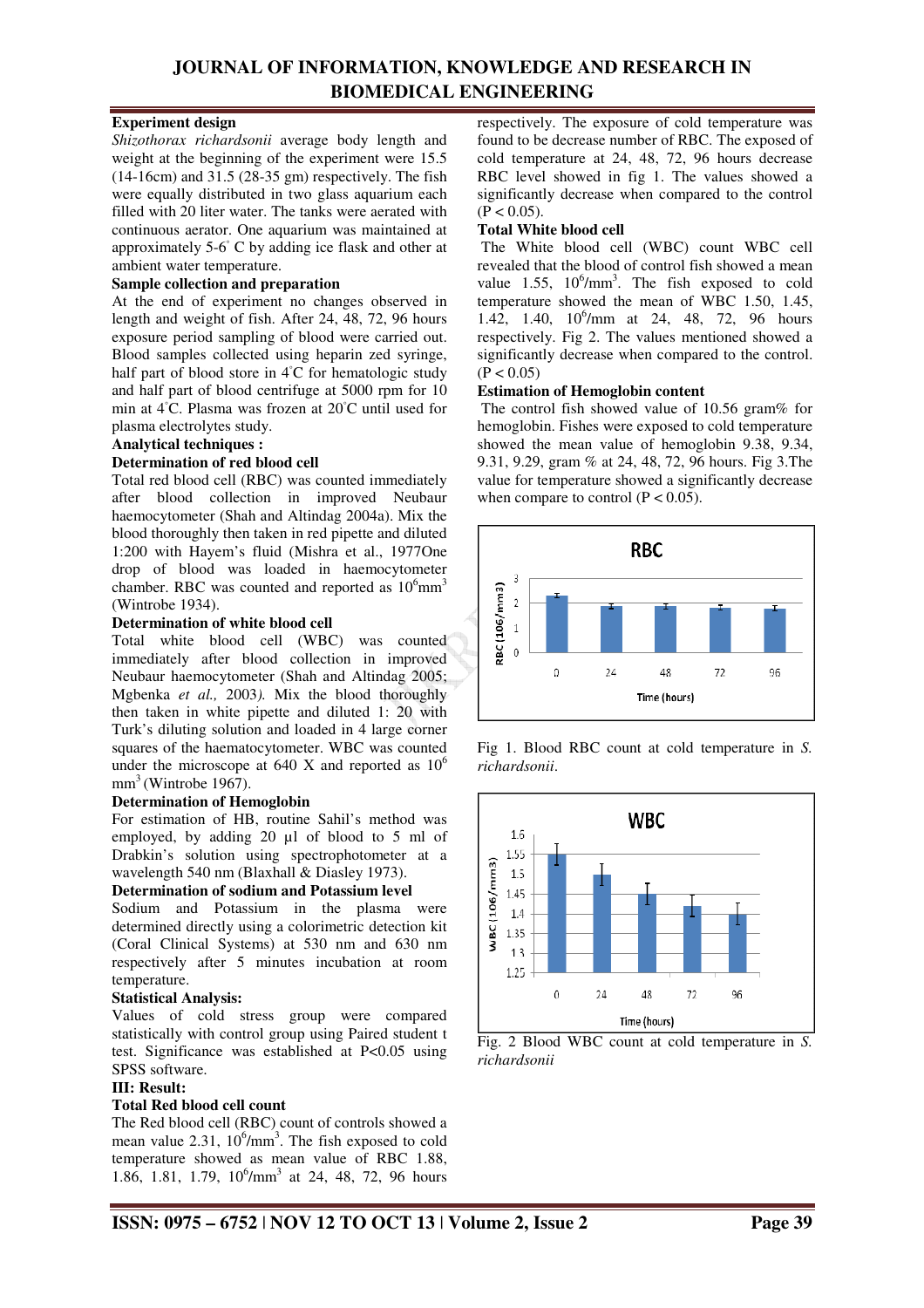## **JOURNAL OF INFORMATION, KNOWLEDGE AND RESEARCH IN BIOMEDICAL ENGINEERING**



Fig 3.Hb count at cold temperature in *S. richardsonii* **Sodium and Potassium level** 

 In Plasma sodium & potassium ion concentration showed a mean value of sodium 50.29 mmol/l and Potassium 2.27 mmol/l. The fish exposed to cold temperature showed a mean value of sodium as 61.25, 72.39, 81.26, 91.72mmol/l and mean value of potassium as 4.44, 7.34, 10.22, 14.17 mmol/l at 24, 48, 72, 96 hours respectively. Fig 4, 5. The value mentioned showed a significantly increase when compare to a control ( $p < 0.05$ ).



Fig.4. Plasma sodium level at cold temperature in *S. richardsonii* 



Fig 5. Plasma potassium level at cold temperature in *S. richardsonii* 

Water temperature, insufficient food and low diet have been found to effect on fish growth (Fine. *et al*., 1996). It is one of the major factors responsible for individual variation in fish hematology. Hematological indices are used to assess the functional status of the oxygen carrying capacity of the blood stream (Shan and Altindag 2004a) and assess the physiological and biochemical status of fish under the stressed condition (Fernandez and Mazon 2003). In recent years hematological indices have been used to determine the effect of stress (Wedemeyer and Yasutake, 1977). Hemolysis has been reported in common carp (*Cyprinus carpio*) during acute water temperature changes from 8°C to 4°C (Chen et al., 1995).

The result of the present investigation show that the effect of cold temperature on blood parameter of *Shizothorax richardsonii* decreased in RBC, WBC and HB content. This result is supported by (Maxwell). RBC, WBC and HB decreased in cold temperature due to mechanism in which compensate for poor oxygen uptake in prevailing hypoxic condition. Cold temperature increases the oxygen requirement (Julian et al 1989). Water temperature decrease, the osmotic concentration and blood viscosity increase. Decrease in hemoglobin could be result of blood osmoconcentration, as shown by an increase in plasma osmolarity. HB level connected with number of RBC. When the number of RBC decreased, HB level decreased. The number of WBC one of the important indicator of health in fishes. When temperature decreased number of WBC decreased. Decreasing trend of HB during the cold temperature has been reported in many species (Chen. *et al.,* 1995 and Staurnes *et al.,* 1994). *Shizothorax richardsonii,* survive at low temperature by concentration of  $Na<sup>+</sup>$  and  $K<sup>+</sup>$  in plasma. Water temperature decrease, increase the osmotic pressure, increase Na<sup>+</sup> and k<sup>+</sup> content in plasma. Sodium and Potassium level increased during the initial decreased in water temperature in fish. (Doudoroff, 1945).

 The present result demonstrate that *Shizothorax richardsonii* show the stress response to cold shock. The measuring of hematological parameter and plasma electrolytes, which are used in this study, has provides valuable information. This technique has provided valuable knowledge for fish health in monitoring stress response.

#### **Refrences:**

[1] Alimohammadi R, Bozorgnia, A, Hosseinifard M, Ghazi A. (2011). Chronic effect of different temperature in the blood parameter of common carp (Cyprinus carpio).  $2<sup>nd</sup>$  international conference on environmental science and technology. 6.

[2] Blaxhall, P.C., & Daaisley, K.W. (1993). Routine haematological methords for use with fish blood. Journal of Fish Biology, 5,771-781.

[3] Chen G-R, Sun L-T, Lee Y-H, and Chang C-F (1995). Characteristics of blood in common carp,

#### **VI: Discussion**